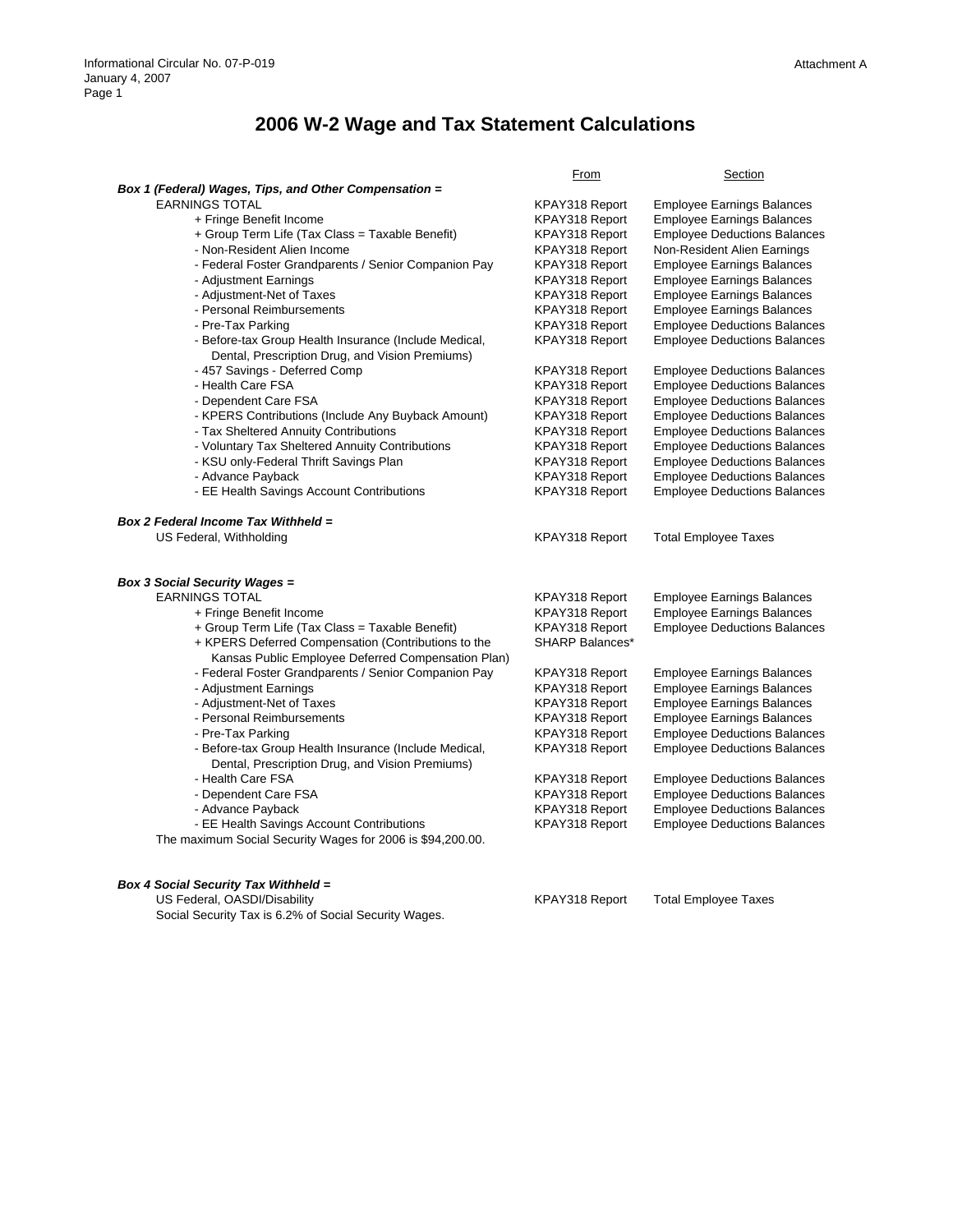| <b>Box 5 Medicare Wages and Tips =</b>                                                                              |                                   |                                     |
|---------------------------------------------------------------------------------------------------------------------|-----------------------------------|-------------------------------------|
| <b>EARNINGS TOTAL</b>                                                                                               | KPAY318 Report                    | <b>Employee Earnings Balances</b>   |
| + Fringe Benefit Income                                                                                             | KPAY318 Report                    | <b>Employee Earnings Balances</b>   |
| + Group Term Life (Tax Class = Taxable Benefit)                                                                     | KPAY318 Report                    | <b>Employee Deductions Balances</b> |
| + KPERS Deferred Compensation (Contributions to the                                                                 | <b>SHARP Balances*</b>            |                                     |
| Kansas Public Employee Deferred Compensation Plan)                                                                  |                                   |                                     |
| - Federal Foster Grandparents / Senior Companion Pay                                                                | KPAY318 Report                    | <b>Employee Earnings Balances</b>   |
| - Adjustment Earnings                                                                                               | KPAY318 Report                    | <b>Employee Earnings Balances</b>   |
|                                                                                                                     |                                   |                                     |
| - Adjustment-Net of Taxes<br>- Personal Reimbursements                                                              | KPAY318 Report                    | <b>Employee Earnings Balances</b>   |
|                                                                                                                     | KPAY318 Report                    | <b>Employee Earnings Balances</b>   |
| - Pre-Tax Parking                                                                                                   | KPAY318 Report                    | <b>Employee Deductions Balances</b> |
| - Before-tax Group Health Insurance (Include Medical,                                                               | KPAY318 Report                    | <b>Employee Deductions Balances</b> |
| Dental, Prescription Drug, and Vision Premiums)                                                                     |                                   |                                     |
| - Health Care FSA                                                                                                   | KPAY318 Report                    | <b>Employee Deductions Balances</b> |
| - Dependent Care FSA                                                                                                | KPAY318 Report                    | <b>Employee Deductions Balances</b> |
| - Advance Payback                                                                                                   | KPAY318 Report                    | <b>Employee Deductions Balances</b> |
| - EE Health Savings Account Contributions                                                                           | KPAY318 Report                    | <b>Employee Deductions Balances</b> |
| There is no maximum for Medicare Wages and Tips.                                                                    |                                   |                                     |
|                                                                                                                     |                                   |                                     |
| Box 6 Medicare Tax Withheld =                                                                                       |                                   |                                     |
| US Federal, FICA Medicare Hospital Ins                                                                              | KPAY318 Report                    | <b>Total Employee Taxes</b>         |
| Medicare Tax is 1.45% of Medicare Wages and Tips.                                                                   |                                   |                                     |
|                                                                                                                     |                                   |                                     |
| <b>Box 9 Advance EIC Payments =</b>                                                                                 |                                   |                                     |
| US Federal, Earned Income Credit                                                                                    | KPAY318 Report                    | <b>Total Employee Taxes</b>         |
|                                                                                                                     |                                   |                                     |
|                                                                                                                     |                                   |                                     |
| <b>Box 10 Dependent Care Benefits =</b>                                                                             |                                   |                                     |
| Dependent Care FSA                                                                                                  | KPAY318 Report                    | <b>Employee Deductions Balances</b> |
|                                                                                                                     |                                   |                                     |
| Box 12 Code C, Cost of Group-term Life Insurance Over \$50,000 =                                                    |                                   |                                     |
| Group Term Life (Tax Class = Taxable Benefit)                                                                       | KPAY318 Report                    | <b>Employee Deductions Balances</b> |
|                                                                                                                     |                                   |                                     |
|                                                                                                                     |                                   |                                     |
| Box 12 Code D, Elective Deferrals to a Section $401(k) =$                                                           |                                   |                                     |
| KSU only-Federal Thrift Savings Plan                                                                                | KPAY318 Report                    | <b>Employee Deductions Balances</b> |
|                                                                                                                     |                                   |                                     |
| Box 12 Code E, Elective Deferrals Under a Section 403(b) Salary Reduction Agreement =                               |                                   |                                     |
| <b>Voluntary Tax Sheltered Annuity Contributions</b>                                                                | KPAY318 Report                    | <b>Employee Deductions Balances</b> |
|                                                                                                                     |                                   |                                     |
|                                                                                                                     |                                   |                                     |
| Box 12 Code G, Elective Deferrals and Employer Contributions (Including Non-elective Deferrals) to a Section 457(b) |                                   |                                     |
| Deferred Compensation Plan =                                                                                        |                                   |                                     |
| 457 Savings - Deferred Comp                                                                                         | KPAY318 Report<br>SHARP Balances* | <b>Employee Deductions Balances</b> |
| KPERS Deferred Compensation (Contributions to the                                                                   |                                   |                                     |
| Kansas Public Employee Deferred Compensation Plan)                                                                  |                                   |                                     |
|                                                                                                                     |                                   |                                     |
| Box 12 Code P, Excludable Moving Expense Reimbursements Paid Directly to Employee =                                 |                                   |                                     |
| Non-taxable Moving Expense                                                                                          | KPAY318 Report                    | <b>Employee Earnings Balances</b>   |
|                                                                                                                     |                                   |                                     |
| Box 12 Code W, Contributions to Health Savings Account =                                                            |                                   |                                     |
| <b>Health Savings Account</b>                                                                                       | KPAY318 Report                    | <b>Employee Deductions Balances</b> |
|                                                                                                                     |                                   |                                     |
|                                                                                                                     |                                   |                                     |

*Box 13 Retirement Plan =* 

"X" indicates that the employee is participating in KPERS, a tax sheltered annuity plan, a voluntary tax sheltered annuity plan (VTSA), Federal Employee Pension Plan (CSRS/FERS), or the Federal Employees Thrift Savings Plan.